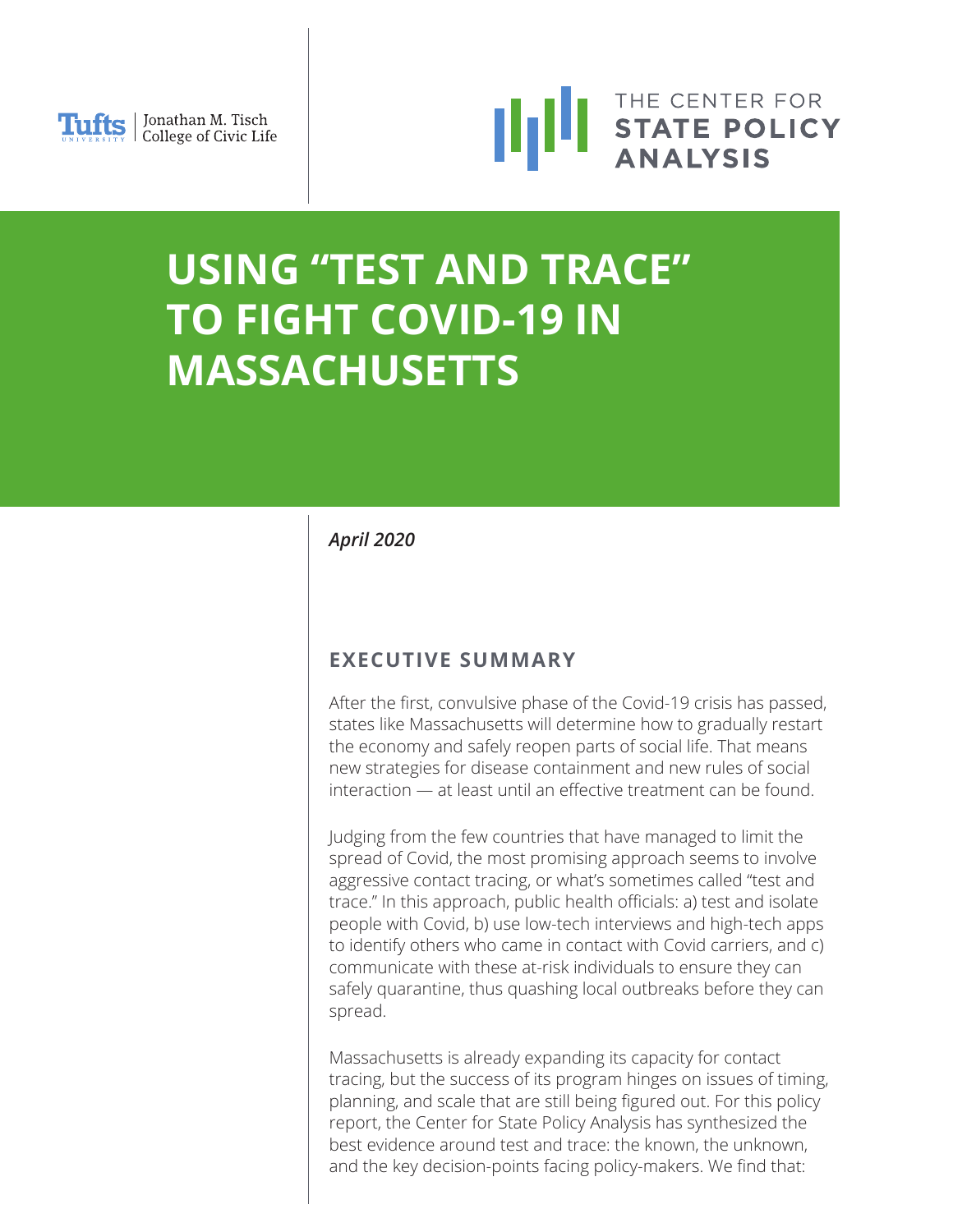- Testing capacity in Massachusetts likely needs to increase from the current mark of 5,000-8,000 tests per day to 10,500- 17,000 per day.
- Even modestly successful contact-tracing programs in other countries often involve invasive government activity, which may not be compatible with U.S. law, the established norms of American life, or modern partisanship.
- The fact that asymptomatic people can spread Covid-19 complicates the work of contact tracing — and puts a premium on speed. Using cell phone data could help quicken the process, but it raises serious concerns about privacy and surveillance.
- Coordination and centralization could be a challenge in Massachusetts, as contact tracing is typically handled by the 351 cities and towns.
- Choosing between voluntary and mandatory measures is fraught, as voluntary approaches may weaken compliance while mandatory moves can stoke resistance.
- While<br>
mce.<br>
re for<br>
fying<br>
USING "TEST AND TRACE" TO FIGHT COVID-19 IN MASSACHUSETTS | 2<br>
USING "TEST AND TRACE" TO FIGHT COVID-19 IN MASSACHUSETTS | 2<br>
VERING "TEST AND TRACE" TO FIGHT COVID-19 IN MASSACHUSETTS | 2 Massachusetts also needs to prepare for potential failure, which means specifying triggers for when to return to lockdown. Even under a strict contact-tracing regime, living with Covid may involve periods of relative openness followed by **[semi-regular](https://science.sciencemag.org/content/early/2020/04/14/science.abb5793)  [shutdowns.](https://science.sciencemag.org/content/early/2020/04/14/science.abb5793)**

The sections that follow provide greater detail on these and other issues, including a summary of approaches in select countries, an assessment of the impediments to successful contact tracing, a discussion of the social and legal risks, and a list of questions Massachusetts needs to answer before lifting the current lockdown.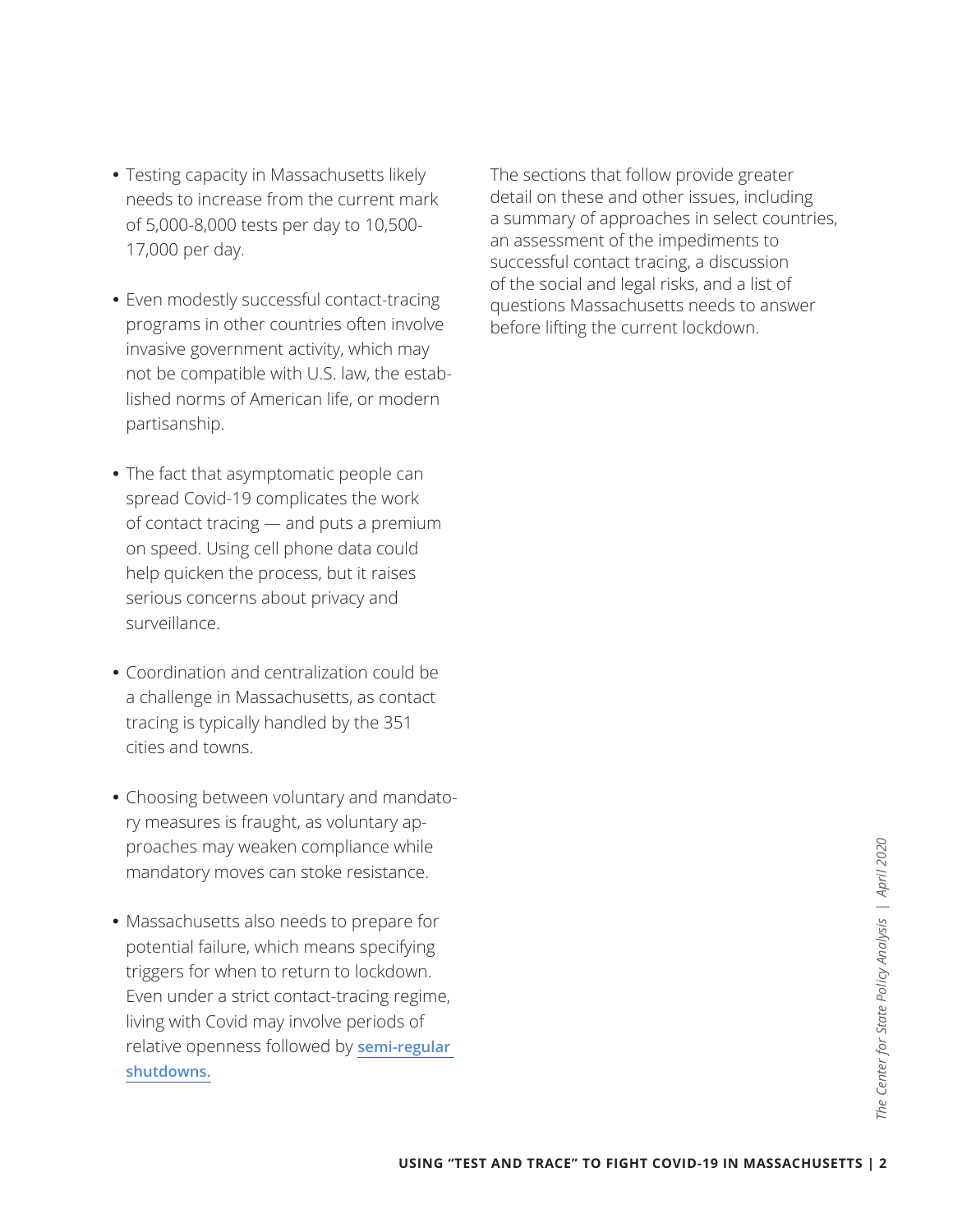#### **HOW TEST AND TRACE WORKS ELSEWHERE**

Most countries hit by Covid-19 have been forced into protracted lockdowns to prevent their health systems from being overrun. But an aggressive and well-prepared few seem to have fared better — though they, too, are still plagued by the disease.

Test and trace has been central to these relative success stories. But beyond the bare skeleton isolate those who test positive for Covid-19, conduct interviews to figure out who else might have been exposed, and ensure that exposed individuals go into quarantine — there's a lot of country-to-country variation in how contact tracing has been implemented.<sup>1</sup> And it's important to appreciate just how vigorous and intrusive the process can be.

#### *South Korea*

After an influx of cases in February, South Korea has managed to stop the kind of exponential case growth that closed down societies elsewhere. One factor has been its commitment to cheap, convenient testing — and a broad effort encouraging people to get tested.

#### But **[South Korea's successful suppression](https://www.nytimes.com/2020/03/23/world/asia/coronavirus-south-korea-flatten-curve.html)**

extends far beyond that. Patients who test positive for Covid are interviewed by contact tracers, who not only work with the patient's direct responses, but also collect GPS data from their cell phone and car — along with credit card records and security camera footage — in order to assemble a complete picture of recent movements.

Information about those movements is then **[shared with the public](https://www.technologyreview.com/2020/03/06/905459/coronavirus-south-korea-smartphone-app-quarantine/)** via an alert system, so that others who might have crossed paths with the infected individual can self-quarantine. Anyone found to have been in contact with the infected individual is expected to go into quarantine for two weeks, with a limited subsidy in case of lost wages. Those who break an official quarantine order need to wear a wristband tracker to ensure they don't leave their home.

Sharing detailed information about people's movements raises obvious privacy concerns, but **[South Korean law](https://www.lawfareblog.com/lessons-america-how-south-korean-authorities-used-law-fight-coronavirus)** establishes a public "right to know" about the spread of infectious disease.

#### *Singapore*

Lockdown has now come to Singapore, following months of successful suppression — after a cluster of new cases involving migrant workers. That Singapore has succumbed shows just how uncertain even the most zealous contact-tracing regimes can be.

Contact tracing is considered so vital in Singapore that it's often carried out in coordination with **[police investigators,](https://www.bbc.com/news/world-asia-51866102)** who partner with health workers on a wide-ranging, fast-moving process of interviewing patients, corroborating information, and ensuring that everyone exposed is tested, monitored, or quarantined. It is illegal for anyone to refuse cooperation with the police or to break quarantine.

Singapore also relies on a phone app called TraceTogether, which uses bluetooth to track close contact between users. When an individual is stricken with Covid, they can deliver an app-generated list of recent contacts to public health officials, speeding the effort to pinpoint, test, and quarantine at-risk citizens.

At the same time, information about where infections are occurring is shared with the public so others can avoid potential hot spots.

#### *Taiwan*

**USING "TEST AND TRACE" TO FIGHT COVID-19 IN MASSACHUSETTS | 3<br>
USING "TEST AND TRACE" TO FIGHT COVID-19 IN MASSACHUSETTS | 3<br>
USING "TEST AND TRACE" TO FIGHT COVID-19 IN MASSACHUSETTS | 3<br>
2<br>
2<br>
2<br>
2<br>
2<br>
2<br>
2<br>
2<br>
2<br>
2<br>
2<br>** To stop cases from entering the country in the first place, Taiwan has placed great emphasis on tracking travelers. Not only are arrivals from many countries asked to self-quarantine for 20 days, but the state has integrated its national health insurance database with its **[immigration and customs](https://www.nytimes.com/2020/03/17/world/asia/coronavirus-singapore-hong-kong-taiwan.html)  [information](https://www.nytimes.com/2020/03/17/world/asia/coronavirus-singapore-hong-kong-taiwan.html)** to seamlessly trace potential cases across the border and into the health network.

Those ordered into quarantine are given government-issued cell phones to monitor compliance. Leaving your home — or turning off the phone —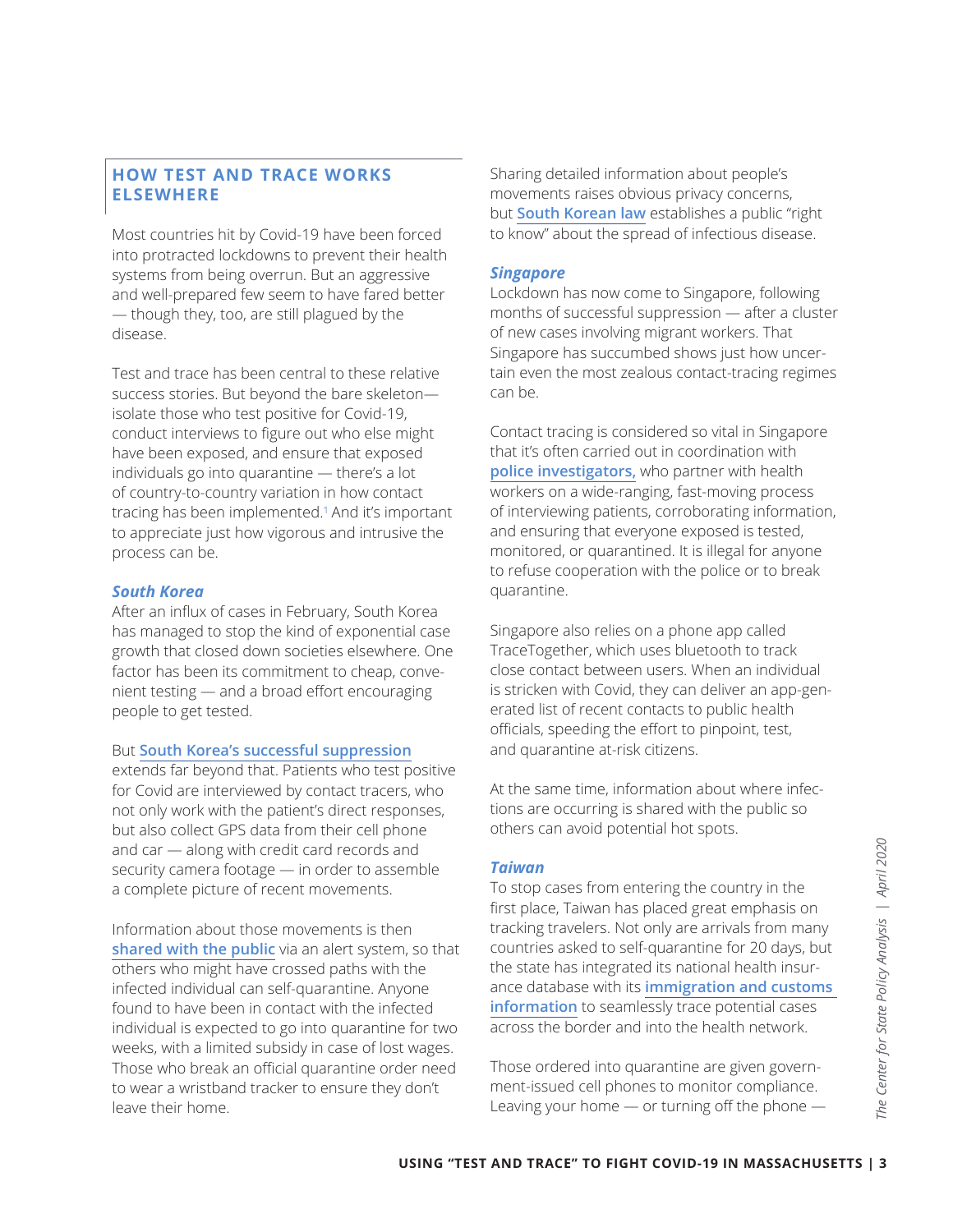triggers an alert that goes to police and local officials.

There are other examples one might cite  $-$  including China's mandatory cell-phone alert system or **[Iceland's location-tracking app](https://icelandmonitor.mbl.is/news/news/2020/04/01/covid_19_tracing_app_to_be_launched_soon/)** — but these give a flavor of the strictures involved in some contact-tracing systems. And while you might attribute acceptance of these more intrusive policies to political and cultural d ifferences in Asia, it may also reflect these countries' more recent — and less successful — response to earlier pathogens. South Korea altered its laws after their struggle with MERS, while Taiwan made changes after battles with SARS and swine flu.

### **CONDITIONS FOR SUCCESS**

By mining these examples of large-scale Covid contact tracing, and incorporating additional research on effective strategies, it's possible to identify some key conditions for success in Massachusetts, including those issues and choices that may determine our ability to ease the current lockdown and restart the state economy.

#### *Testing*

Contact tracing only works when you can quickly identify infected patients, which requires tests that are cheap, plentiful, rapid, and reliable. The cheap part we have mainly accomplished, via government requirements that health insurers cover the cost of Covid testing. But concerns remain about the availability of tests, the high rate of **[false nega](https://www.bloomberg.com/news/articles/2020-04-11/false-negative-coronavirus-test-results-raise-doctors-doubts)[tives,](https://www.bloomberg.com/news/articles/2020-04-11/false-negative-coronavirus-test-results-raise-doctors-doubts)** and the fact that results can take days rather than hours.

Experts have been pushing for a massive increase in testing ever since the virus emerged. And while the number of tests in the United States has increased substantially — from a few thousand per day to roughly 150,000 per day — that is insufficient for a thoroughgoing tracking program.

One sign that we don't yet have enough tests is that nearly 20 percent of all tests nationally are

positive for the disease — and **[in Massachusetts](https://covidtracking.com/data/state/massachusetts#historical)** the number is even higher, at roughly 25 percent. Such high rates suggest that we're only testing people who are very likely to have Covid (as opposed to all those who might have been exposed.) As a comparison, in South Korea less than 2 percent of tests are positive — which gives a sense of the scale and availability of testing.

Determining exactly how many tests are needed in the US is tricky — because it depends on how widespread Covid is — or rather how widespread it will be at the moment we decide to weaken the lockdowns and pursue aggressive contact tracing. The more widespread the virus, the more tests are required.

To put some numbers to this, a recent report from the American Enterprise Institute suggests that around 100,000 tests per day might have sufficed if we had launched a comprehensive test-and-trace program when the first cases arrived in the United States. But one lead author of that report **[added](https://twitter.com/ScottGottliebMD/status/1248402908908892162) [on Twitter](https://twitter.com/ScottGottliebMD/status/1248402908908892162)** that to start a comprehensive program in the coming months we might need something more like 600,000 tests per day. A separate estimate from the **[Harvard Global Health Insti](https://www.nytimes.com/interactive/2020/04/17/us/coronavirus-testing-states.html)[tute](https://www.nytimes.com/interactive/2020/04/17/us/coronavirus-testing-states.html)** suggests something similar — 500,000 to 700,000 per day — while **[scientists in Germany](https://www.theguardian.com/world/2020/apr/02/germany-told-it-needs-to-massively-increase-coronavirus-testing)** have called for 200,000 tests per day, which would translate into roughly 800,000 daily tests in the US, given our larger population.

USING **THEST AND TRACE" TO FIGHT COVID-19 IN MASSACHUSETTS | 4<br>
USING <b>TEST AND TRACE" TO FIGHT COVID-19 IN MASSACHUSETTS** |<br>
USING **TEST AND TRACE" TO FIGHT COVID-19 IN MASSACHUSETTS** | 4<br>
USING **ANALY AND TRACE" TO FIGHT** Scaling down to Massachusetts, this means an aggressive contact-tracing approach — with enough tests for symptomatic individuals and those they may have exposed — would likely require between 10,500 and 17,000 tests per day, compared with the current rate of 5,000 to 8,000. And even these higher numbers will only suffice once the peak has passed and cases fall well below current levels.

What's more, tests would need to be more reliable so there is less **[repeat testing,](https://www.theverge.com/2020/4/9/21213730/coronavirus-test-false-negative-results-isolation-treatment)** with rapid (ideally same-day) results and widespread availability, including at businesses, drive-through centers, and pop-ups.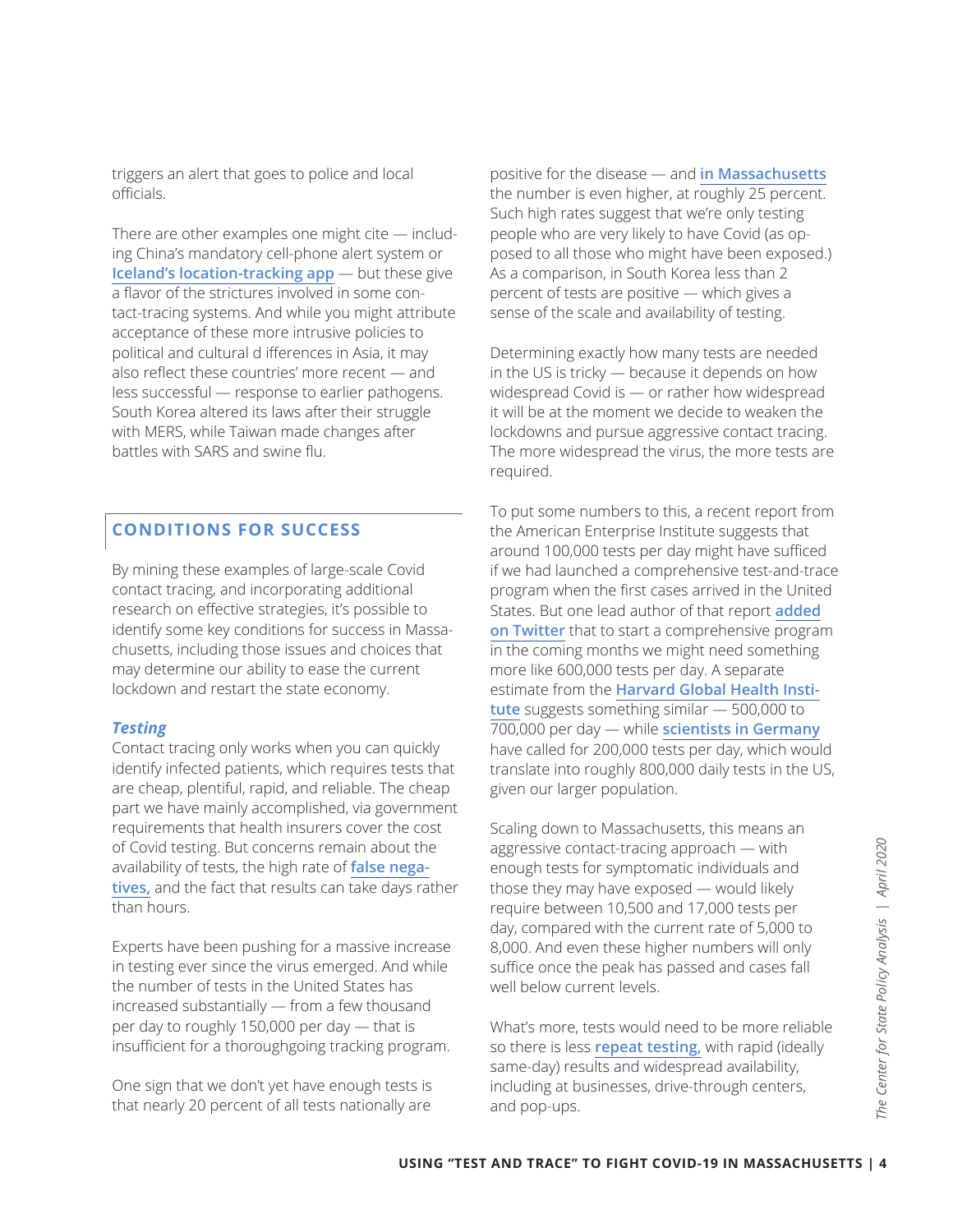#### *Tracking Speed and Data Sharing*

A **[recent analysis](https://science.sciencemag.org/content/early/2020/04/09/science.abb6936)** in the journal Science found that Covid may move too fast for traditional tracking techniques like interviews and phone calls. Speed, they found, was the key to making contact tracing work, with success greatly hampered by any approach that required more than 24 hours to identify and quarantine contacts.

A **[separate piece](https://papers.ssrn.com/sol3/papers.cfm?abstract_id=3551343)** — currently in preprint with The Lancet — also emphasized the importance of rapid response (less than three days, in this case) while offering this more general point: What makes Covid tracking uniquely difficult is that unlike SARS and MERS, there seems to be a relatively high degree of asymptomatic or pre-symptomatic transmission, though the exact extent of this is not fully understood. By the time you identify patients with symptoms, they might already have been spreading the disease for days. Speed helps to compensate for this difficulty, by ensuring that the contact-tracing mechanism doesn't add additional days of delay.

At the very least, ensuring a timely and rapid contact-tracing investigation will require a substantial increase in the public health workforce, from investigators making phone calls to data scientists tracking disease hot spots. This is especially important in those marginalized communities which seem to be disproportionately affected by the epidemic and where it's vital to have contact tracers who can work across languages. Requiring all residents to cooperate with contact tracers could also help avoid delays.

Massachusetts is already building a more robust workforce for test and trace, with operations underway and plans to hire up to 1,000 staff, though it's important that this effort be able to scale if the disease accelerates again in future.

One challenge will be to ensure smooth coordination between this central group and the local boards of health across our cities and towns, which traditionally do the legwork for most contact tracing. This town-led approach has the benefit of incorporating deep local knowledge and community know-how, but it also creates substantial management and coordination problems that could become an operational hurdle if speed really is essential for success against Covid.

With the right data-sharing approach, it's also possible to turn the public as a whole into de facto public health workers. When South Korea releases details about the recent travels and activities of infected individuals, it allows citizens everywhere to see how the disease is moving and how that movement might intersect with their daily lives. Massachusetts could similarly provide detailed alerts and granular mapping of where cases are happening — without jeopardizing the identities of those affected.

#### *Data Collection via Smartphone*

If traditional contact-tracing techniques prove too slow for Covid — even with an expanded public health workforce — it may be necessary to incorporate high-tech forms of data collection, as is done in South Korea and Singapore using cell phone apps. This way, public health systems can automate parts of the process, such as the alerts sent to individuals who might have been exposed.

However, using cell phone data for tracking and monitoring raises serious concerns about privacy and government power, which means that any such approach would benefit from careful selection of tools and rules that are genuinely effective, time-limited, minimally disruptive to existing norms, and broadly acceptable to the public.

Tech companies, academic experts, and watchdog<br>
groups have already begun developing apps and<br>
proposing regulatory safeguards, and for now<br>
aff,<br>
attention seems to be focused on a variant of the<br>
le to<br>
Singapore app, wh Tech companies, academic experts, and watchdog groups have already begun developing apps and proposing regulatory safeguards, and for now attention seems to be focused on a variant of the Singapore app, which uses bluetooth to gauge when two users are in close proximity for an extended period of time. In the more privacy-protective versions of this approach — including one jointly announced by **[Google and Apple](https://www.apple.com/newsroom/2020/04/apple-and-google-partner-on-covid-19-contact-tracing-technology/)** — each phone stores a ledger of recent contacts, encoded and indecipherable as a whole. When any one user tests positive for Covid, other users who've been in close proximity will get an alert, potentially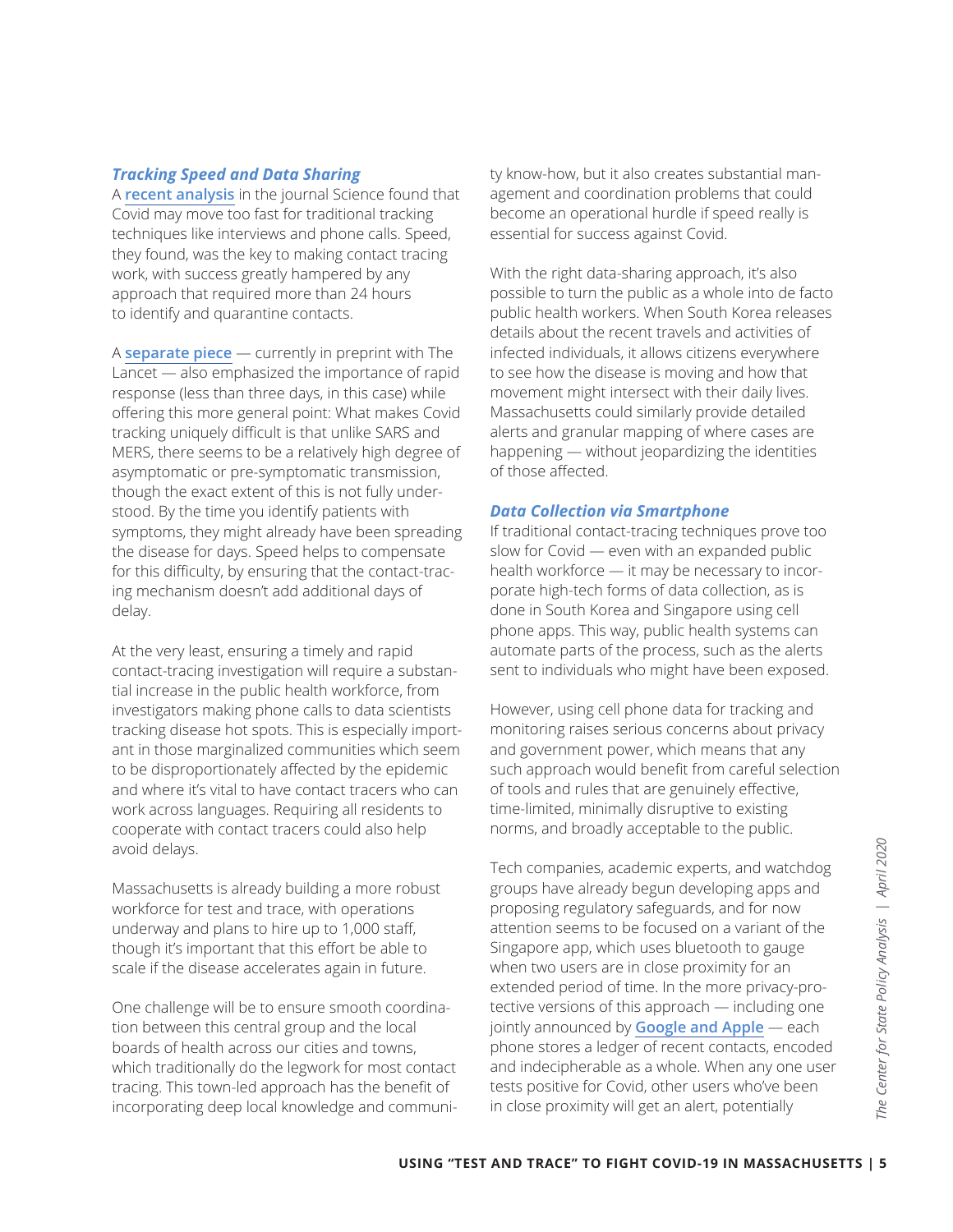including information about the timeframe when the encounter happened, the place of contact, and instructions on how to get tested and whether to go into quarantine.

As yet unclear is whether U.S. public health authorities will have access to this data. Recall that in Singapore, officials can obtain a user's data once that person tests positive, which allows contact tracers to enforce quarantines, gather information about potential hot spots, and communicate directly with individuals who may have been exposed. This government-centered approach enables stricter enforcement and more comprehensive oversight —but it may also dissuade individuals from using the app in the first place.

It is possible to make the entire system decentralized and voluntary. In that scenario, any individual who tests positive for Covid would have to self-report through the app while users who receive alerts would decide on their own whether to get tested or commit to self-quarantine. Low compliance, on either front, could undermine the effectiveness of the whole test-and-trace program. Plus, the system would be open to spam and misuse without some kind of check on malicious users reporting fake test results and generating meaningless alerts that could shut businesses, close schools, or otherwise sow disruption.

#### *Quarantine and Isolation*

Typically, when tracing cases of Covid the aim is to isolate infected individuals until they are no longer contagious and require those who were exposed to self-quarantine for 14 days (a full incubation period.) But 14 days is a long quarantine for someone who might never experience symptoms — especially when you factor in potentially lost wages, uncomfortable living arrangements, and other family needs.

If frustration with the 14-day quarantine drives individuals to drop out early, or refuse entirely, it may be imperative for the state to incentivize or mandate compliance, whether through wage subsidies, direct assistance for daily needs, alternate quarantine-friendly housing, GPS monitoring, or other measures.<sup>2</sup>

Mandatory quarantine orders with GPS monitoring would be the most aggressive approach. And from a legal perspective, it's worth noting that individual towns, the department of public health, and the federal government all have well-established authority to **[order and maintain quarantines](https://www.lawfareblog.com/quarantine-power-primer-light-coronavirus-situation)** when necessary. With heightened use of state power, however, there is a risk that people might refuse to speak with contact tracers or otherwise participate in the public health system.

In terms of alternate housing, there are already some options for those who've tested positive and require isolation in a safe setting. Dorm or hotel-like facilities could also be made available to those who have been exposed and need a safer space for their 14-day quarantine — or want to avoid infecting their families or roommates. Additional safeguards would be needed to limit transmission inside such quarantine facilities, where there would be a mix of carriers and uninfected individuals.3

#### *Regional Coordination*

Massachusetts **[has joined with six other north](https://www.politico.com/states/new-york/albany/story/2020/04/13/northeast-governors-planning-regional-economic-restart-1275385)[east states](https://www.politico.com/states/new-york/albany/story/2020/04/13/northeast-governors-planning-regional-economic-restart-1275385)** —but not our northern New England neighbors — to coordinate post-lockdown approaches to managing Covid.

This regional approach makes operational sense, as the borders between states are quite porous and contact tracers could regularly find cases that cross state lines. Perhaps more important, this regional compact sends a signal about the fragility of the coming months, emphasizing the importance of cooperation and a "we're in this together" approach to life-shaping decisions.

**EXECT AND TRACE TO FIGHT COVID-19 IN MASSACHUSETTS |<br>
USING "TEST AND TRACE" TO FIGHT COVID-19 IN MASSACHUSETTS | 6<br>
USING "TEST AND TRACE" TO FIGHT COVID-19 IN MASSACHUSETTS | 6<br>
USING "TEST AND TRACE" TO FIGHT COVID-19** At the same time, the desire for coordination also highlights a key risk for states like Massachusetts, namely that some of our neighbors will choose not to cooperate, preferring to go their own way with what may be a looser or less effective approach to containing Covid. If that happens — and if the go-it-alone effort fails — nearby states could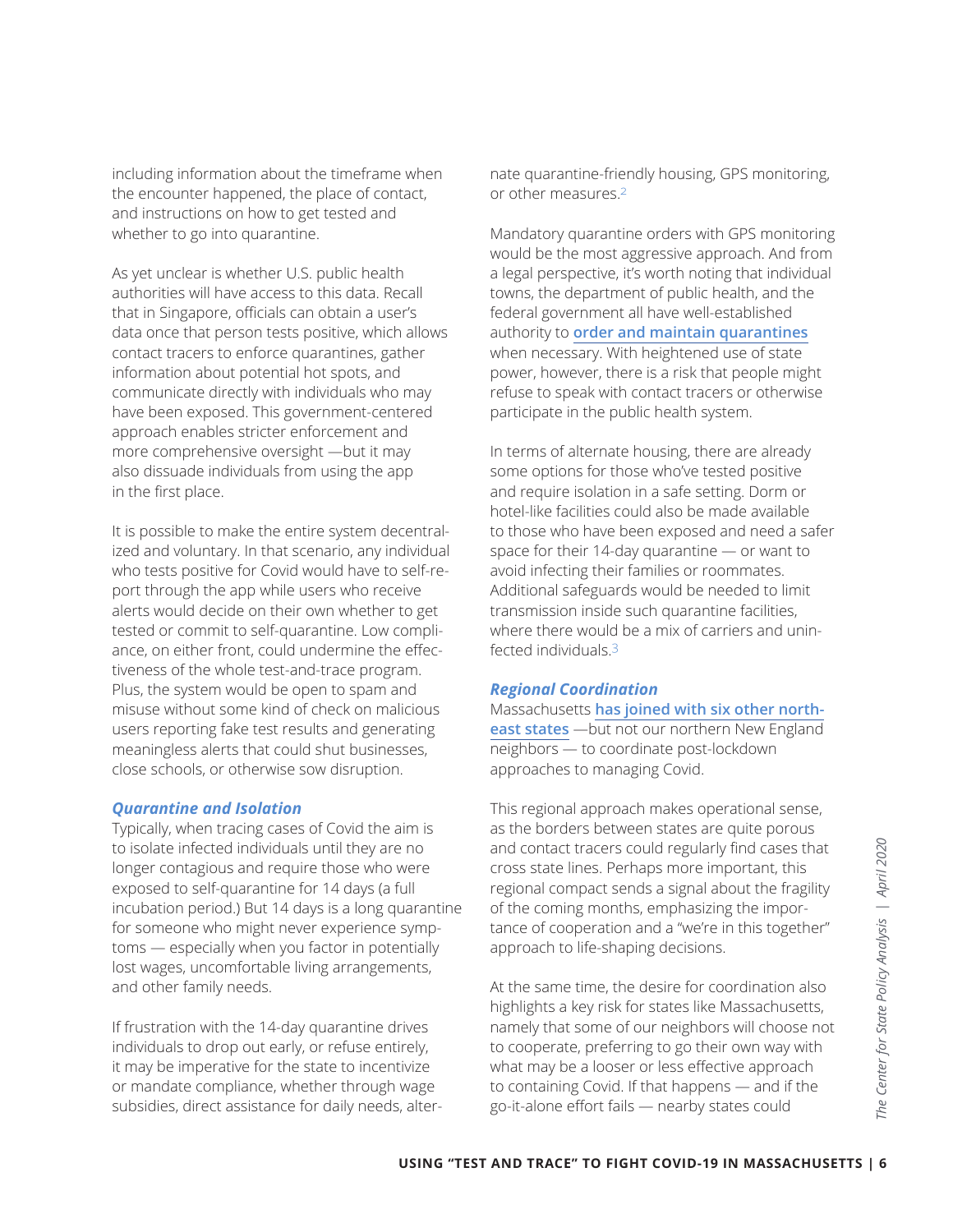become crucibles of new cases, whose trickle (or flood) into Massachusetts would undermine our efforts and force a new lockdown.

In such a situation, checkpoints and other border controls might prove necessary, though they might also run afoul of constitutional rules governing interstate commerce. As an example, **[Rhode Island](https://www.nytimes.com/2020/03/28/us/coronavirus-rhode-island-checkpoint.html)** began stopping cars with New York plates in late March, not to turn them away but to inform visitors from that area of the need to self-quarantine.4

#### *Complementary Approaches*

Test and trace may form the core of our post-peak response to Covid-19, but it will work better if reinforced by other approaches and activities. As examples:

- Taking people's temperature in public settings like businesses, restaurants, and schools either directly or via infrared camera. This won't identify asymptomatic or pre-symptomatic carriers but could reduce contagion and encourage testing among a subset of infected individuals. (While promoting the use of masks could have a similar benefit, it remains controversial and isn't appropriate for all situations, like eating in restaurants.)
- Once proven accurate and made more widely available, serological tests could identify those who have already recovered from Covid and might have some immunity. These potentially immune residents might travel more freely and provide essential services, but conferring too many special privileges could also create a perverse incentive for others to intentionally contract Covid.
- Vulnerable populations might be discouraged from resuming their normal routine until the test-and-trace approach is more fully proved. Senior shopping hours and other "safer" windows for the at-risk could continue.
- Random testing would provide additional information about immunity and community risk.
- Continued limits on large gatherings could limit super-spreading events.
- Businesses might pursue risk-limiting efforts like splitting employees into shifts, providing masks, and requiring regular hand washing or other sanitation breaks.
- Economic sectors could be opened in a phased way, with the safest and most vital returning first while less-urgent sites like bars and concert venues stay closed for longer.5
- Testing international travelers, or requiring immediate quarantine, would sever one potential source of reinfection.
- Reducing maximum capacity on transit, trains, and buses could help spread riders apart.

#### *Legal and Social Challenges*

Public trust is essential to any effective test-andtrace program. For now, the public seems prepared to accept some personal sacrifices to fight off Covid-19. A **[Harris poll](https://www.wsj.com/articles/americans-favor-aggressive-coronavirus-measures-poll-finds-11585687911)** from late March found that 71 percent of Americans would willingly share their cell phone location data with authorities in order to get alerts about their risks. Mandatory health screenings at high-traffic public places like airports won 84 percent support.

Looking ahead, however, public buy-in is likely to depend on our actual experience of contact-tracing regimes. If people feel programs are being run sensibly, with reasonable trade-offs between safety and convenience, support may remain high. But if they start to feel that they're sacrificing too much — perhaps from an abundance of unpaid, protracted quarantines — or not getting meaningful information in return, that could change swiftly.

**Example 12**<br> **USING "TEST AND TRACE" TO FIGHT COVID-19 IN MASSACHUSETTS | 7<br>
<b>USING "TEST AND TRACE" TO FIGHT COVID-19 IN MASSACHUSETTS** | 7<br> **USING "TEST AND TRACE" TO FIGHT COVID-19 IN MASSACHUSETTS** | 7<br> **USING "TEST A** Partisanship could play a distorting role here as well, if one party or ideological group grows disenchanted with the program and starts discouraging participation. Already, **[there is evidence](http://web.stanford.edu/~gentzkow/research/social_distancing.pdf)** that Republicans engage in less social distancing than Democrats and foresee less personal and social risk from the disease. Recent days have even seen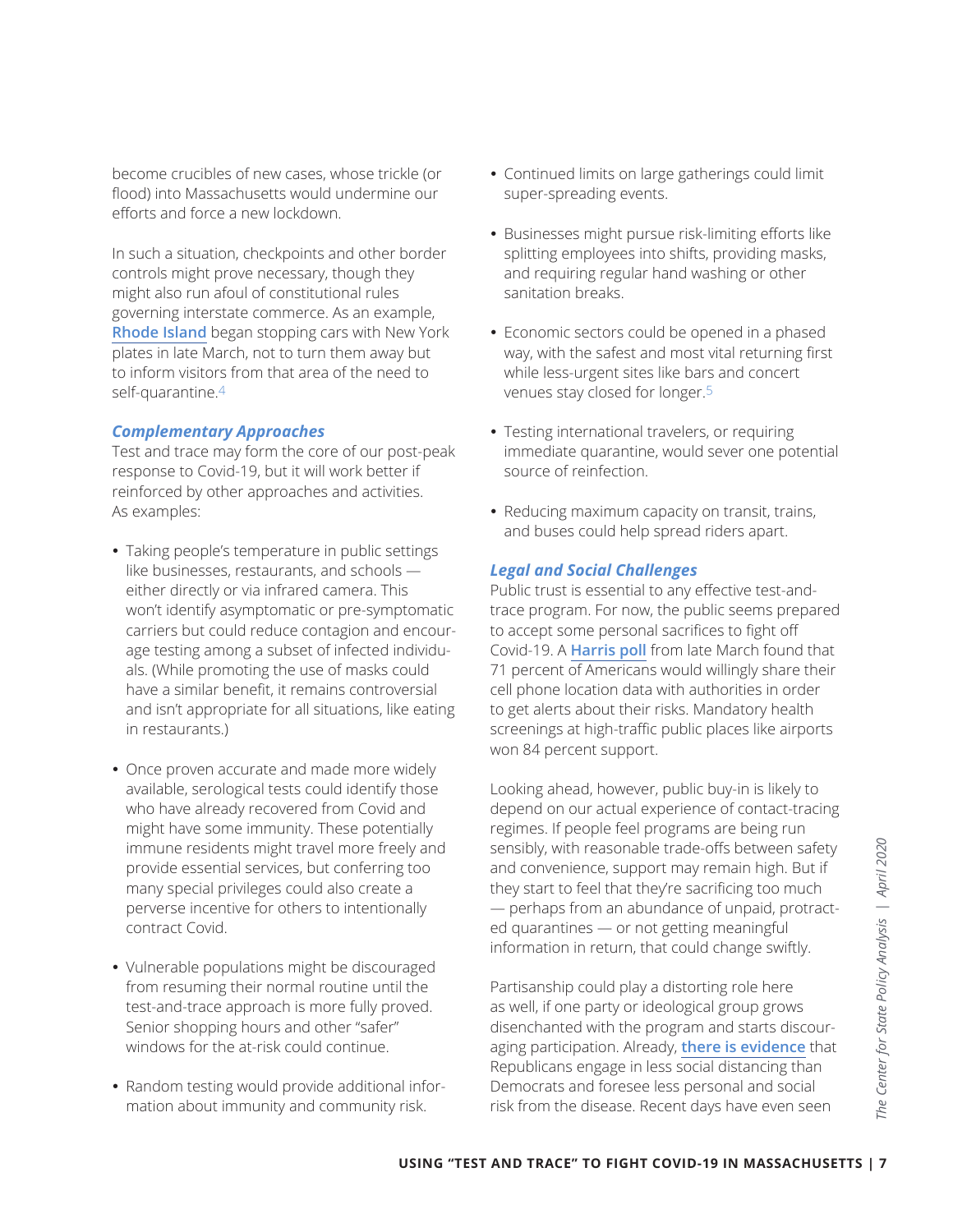**[right-leaning protests](https://www.npr.org/2020/04/18/837776218/across-america-frustrated-protesters-rally-to-reopen-the-economy)** calling for an immediate end to the lockdown. However, Massachusetts would seem well-positioned to avoid the worst of this partisan fight, given the state's relatively unified political culture.

Legal and constitutional challenges may arise as well. Among other things, quarantines could raise due process issues, information collection by the government touches on First and **[Fourth Amend](https://www.lawfareblog.com/disease-surveillance-and-fourth-amendment)[ment](https://www.lawfareblog.com/disease-surveillance-and-fourth-amendment)** concerns, and competing efforts among states and the federal government might bring fights over the Commerce Clause.

Voluntary measures are much less likely to trip constitutional concerns, but mandatory quarantine, compulsory use of a tracking app, or required cooperation with contact-tracing investigators could invite intervention by the courts. And the outcome of those cases would shape the effectiveness of any program.

At the state level, Massachusetts also has a statutory right to privacy more explicit than what's found in federal law. That opens another path for potential legal challenges, and could impinge on efforts to establish a common framework across the northeast region.

States eager to maintain control over their contact-tracing programs — without court intervention — might try to anticipate challenges and preemptively appease likely judicial concerns. For instance, they could:

- avoid feeling unduly constrained by past precedent — where that seems an unmanageable obstacle — as courts are likely to acknowledge the uniqueness of these times
- acknowledge the legitimacy of legal and constitutional concerns (i.e., don't pretend specific provisions don't apply but instead craft a response explaining why particular government actions should be allowed in current conditions)
- pursue strategies with broad support across political branches and among the public
- find approaches that count as "minimally invasive while still effective" and include protections to ensure they operate as planned
- institute sunset provisions, to clarify that these are temporary emergency measures rather than the start of a new era of government surveillance

#### *Triggers for Implementation*

Given the high number of cases, and the preliminary nature of current planning, it seems clear that Massachusetts is not yet ready to end the current lockdown. Before we do, we should be able to answer "Yes" to the follow nine questions:

- **1.** Is the initial spike in Covid cases well behind us, with sustained caseload reductions for at least 14 days?
- **2.** Do we have enough capacity to quickly and accurately test every potentially infected person and all those they've recently spent time with? (10,500 to 17,000 per day?)
- **3.** Are hospitals adequately supplied with protective and life-saving equipment, particularly ICU bed capacity, so that we can provide critical care in case of a second spike?
- **4.** Do we have the public health workforce in place to quickly and comprehensively identify and alert those who've been exposed to infected individuals (within 1 to 2 days)? Are there well-established principles of coordination between individual towns and the state?
- Well-established principles of coordination<br>
able<br>
able<br>
vledge<br> **5.** Is there a proven app we might leverage to<br>
increase the speed and scope of contact<br>
tracing, with a plan to ensure widespread<br>
constitu-<br>
adoption and **5.** Is there a proven app we might leverage to increase the speed and scope of contact tracing, with a plan to ensure widespread adoption and proper use? And has the app been vetted for accuracy, maximal privacy-protection, and the appropriate trade-off between centralized and decentralized oversight?
	- **6.** Are we confident that quarantines will be voluntarily respected? If not, is there a plan to ensure necessary isolation and quarantine?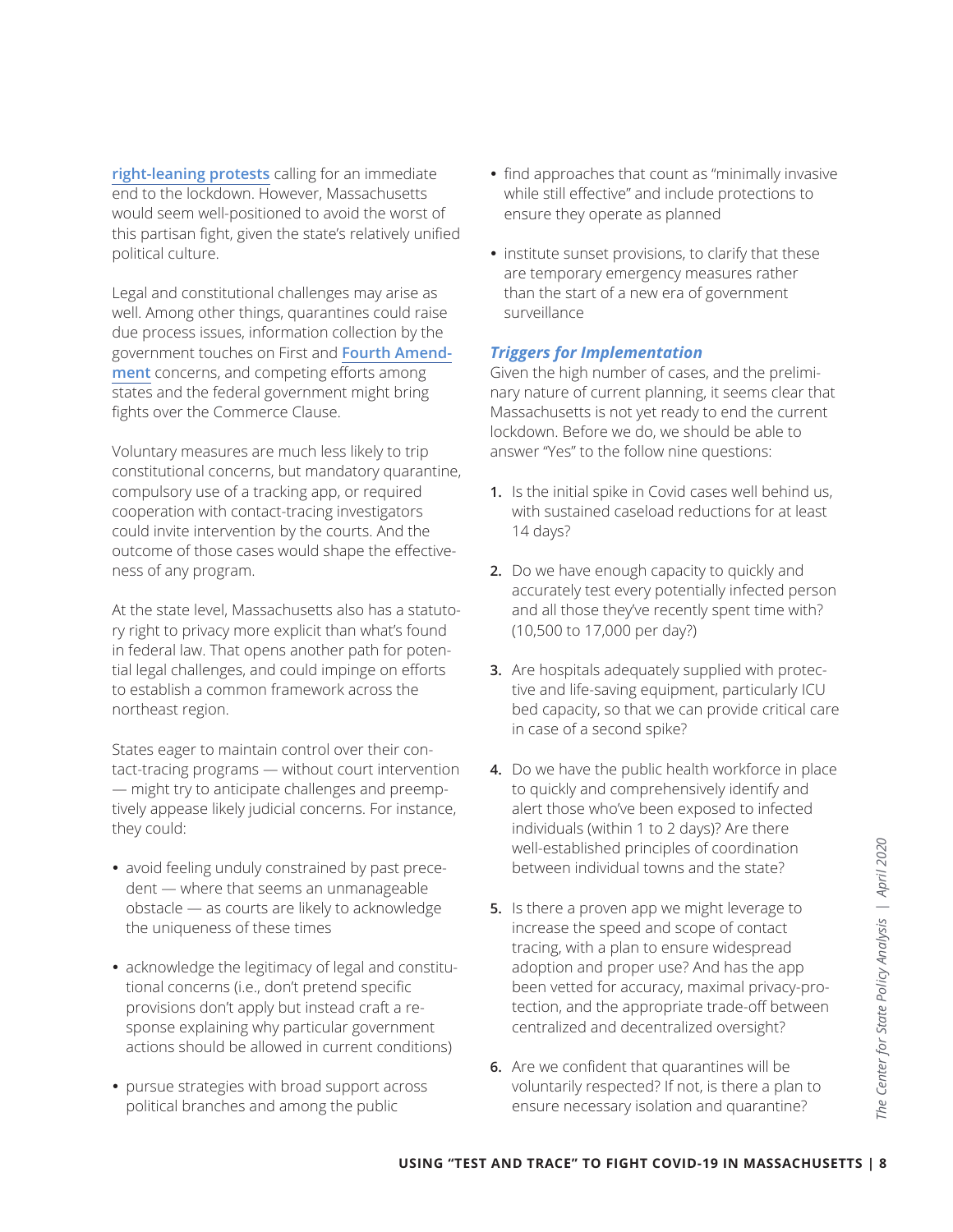- **7.** Have businesses, schools, airports, transit hubs, and other high-traffic sites made substantial operational changes to limit the risk of transmission?
- **8.** Are neighboring states and regional partners equally prepared? If not, can we create a secure border or limit inflow from states with potential outbreaks?
- **9.** Have we set clear conditions for when to return to a limited or large-scale shutdown — of towns, regions, or states — based on rising case numbers, untraceable sources, or overrun hospitals?

To be sure, this set of triggers sets a high hurdle for re-opening the economy. But absent these measures, the virus could once again spread beyond our capacity to control it.

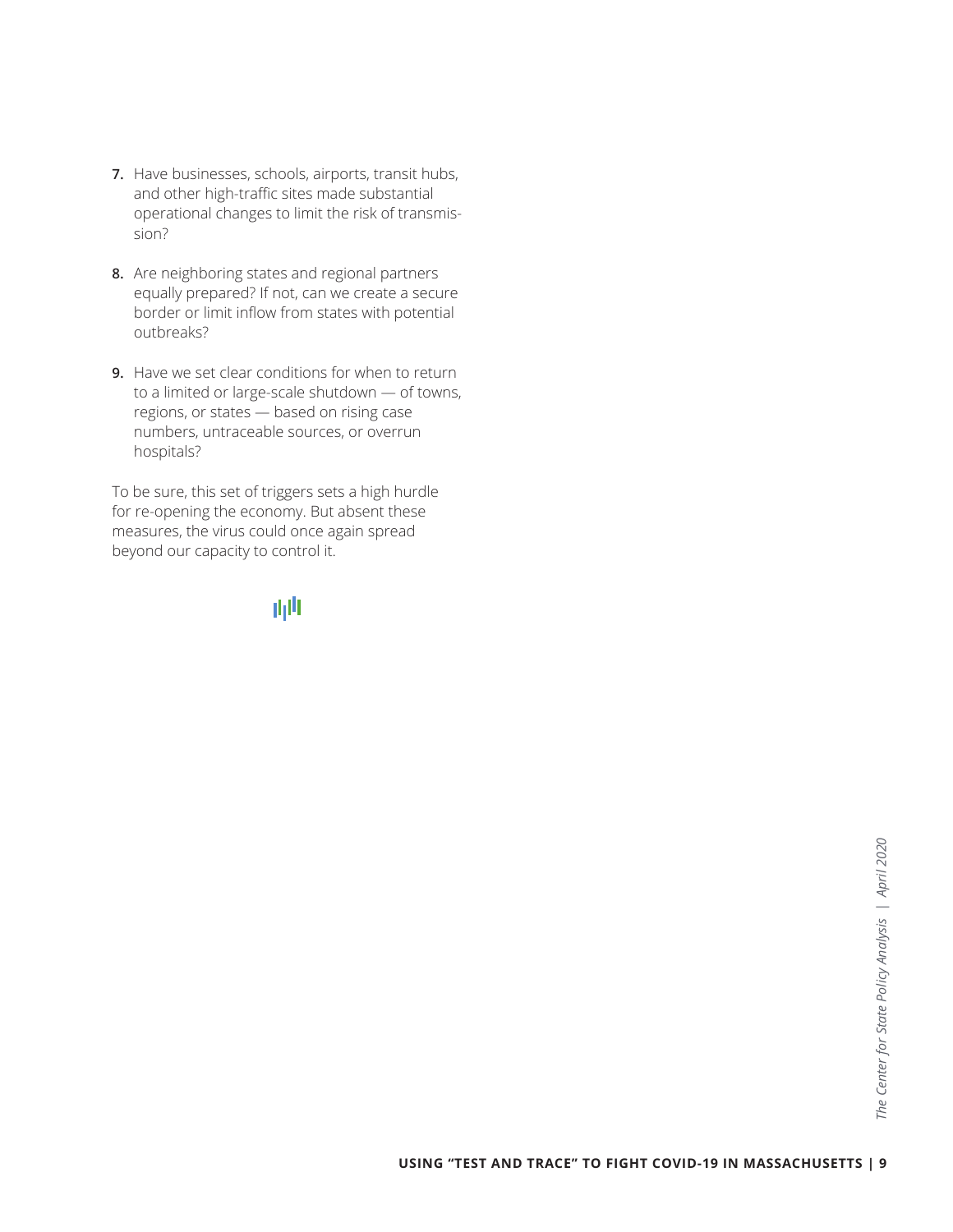# **Acknowledgments**

In assembling this report, the Center for State Policy Analysis was aided by a number of experts in public health and elsewhere. We'd like to acknowledge the guidance and scrutiny provided by:

#### **Alice Tang**

*Associate Professor of Public Health and Community Medicine*  TUFTS UNIVERSITY SCHOOL OF MEDICINE

#### **Paul Bolton**

*Senior Scientist, Department of International Health* JOHNS HOPKINS, BLOOMBERG SCHOOL OF PUBLIC HEALTH

#### **Alan Rozenshtein**

*Associate Professor of Law* UNIVERSITY OF MINNESOTA LAW SCHOOL

#### **Sandro Galea**

*Dean and Robert A. Knox Professor* BOSTON UNIVERSITY SCHOOL OF PUBLIC HEALTH

#### **Ramnath Subbaraman**

*Assistant Professor of Public Health and Community Medicine* TUFTS UNIVERSITY SCHOOL OF MEDICINE